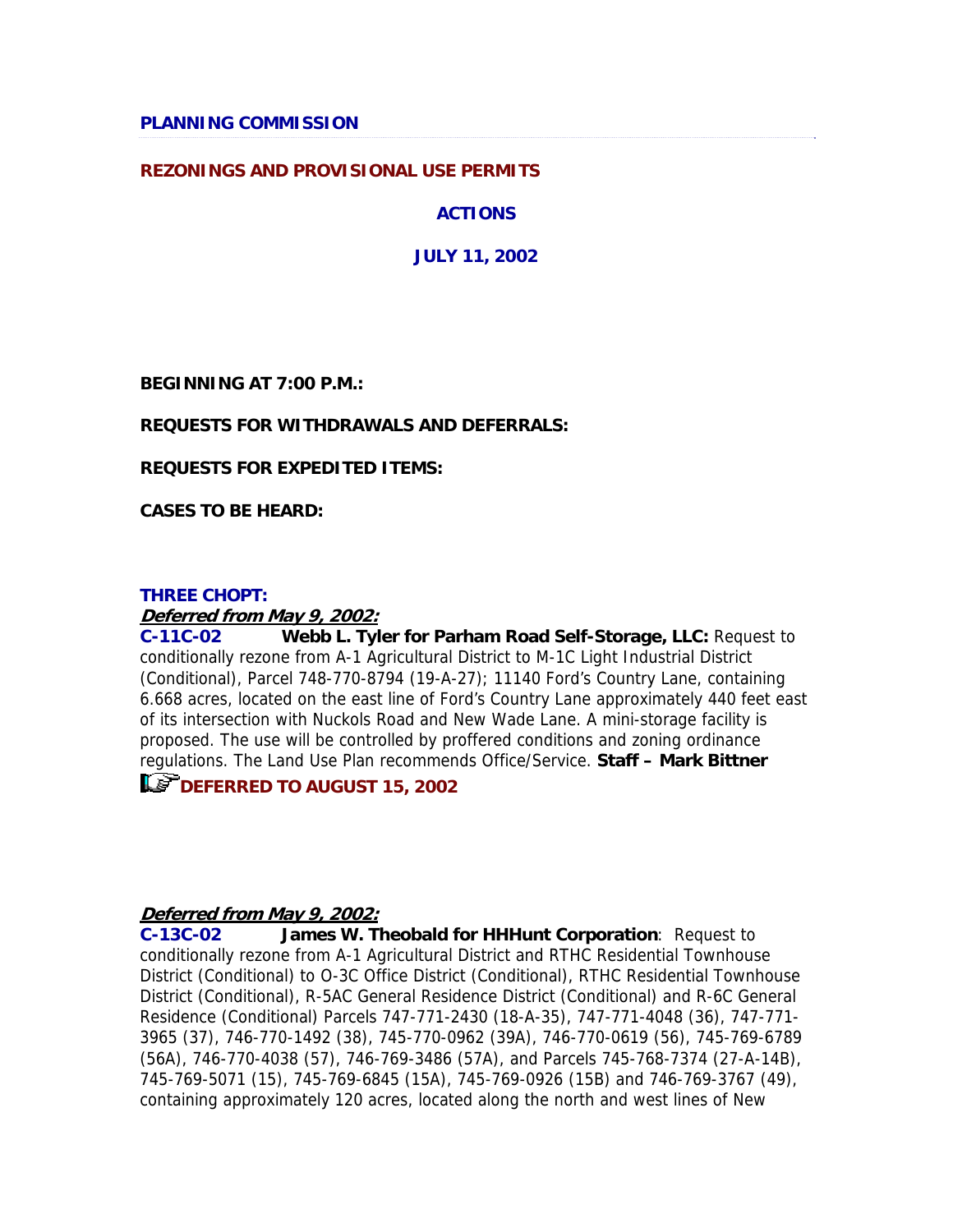Wade Lane and Nuckols Road. A residential and office development is proposed. The use will be controlled by proffered conditions and zoning ordinance regulations. The Land Use Plan recommends Rural Residential, not exceeding 1.0 unit net density per acre, Suburban Residential 2, 2.4 to 3.4 units net density per acre, Open Space/Recreation, and Environmental Protection Area. **Staff – Mark Bittner**

# **Le<sup>P</sup>DEFERRED TO AUGUST 15, 2002**

**C-36C-02 Jim McVey:** Request to conditionally rezone from R-2 One Family Residence District to O-1C Office District (Conditional), Parcel 754-747-3878 (79-A-70), containing approximately 0.32 acre, located at the southeast intersection of Michael and Parham Roads (8481 Michael Road). An office building is proposed. The use will be controlled by proffered conditions and zoning ordinance regulations. The Land Use Plan recommends Office. **Staff - Paul Gidley**

# **DEFERRED TO AUGUST 15, 2002**

**C-37C-02 Henry L. Wilton for Wilton Development Corp.:** Request to conditionally rezone from A-1 Agricultural District to R-2AC One Family Residence District (Conditional), part of Parcels 741-775-7309 (10-1-2-10) and 740-774-1407 (17- A-9), containing approximately 0.92 acre, located approximately 925 feet north of the northern terminus of Hames Lane (Bridlewood Subdivision). A single family subdivision is proposed. The applicant proffers the maximum density not to exceed 2.1 units per acre when added to the parcels in Case C-39C-00. The Land Use Plan recommends Suburban Residential 1, 1.0 to 2.4 units net density per acre, and Environmental Protection Area. **Staff – Mark Bittner**

# **APPROVED**

### **TUCKAHOE:**

## **Deferred from June 13, 2002 Meeting:**

**C-30C-02 James W. Theobald for HHHunt of North Carolina:** Request to conditionally rezone from B-1C Business District (Conditional) to R-6C General Residence District (Conditional), Parcel 745-751-3992 (67-A-14B), containing 5.48 acres, located at the southeast intersection of Ridgefield Parkway and Flintwood Drive. An 80 unit agerestricted assisted living facility is proposed. The R-6 District allows a maximum density of 19.8 units per acre. The use will be controlled by proffered conditions and zoning ordinance regulations. The Land Use Plan recommends Commercial Concentration. **Staff – Joe Emerson**

**LET DEFERRED TO AUGUST 15, 2002**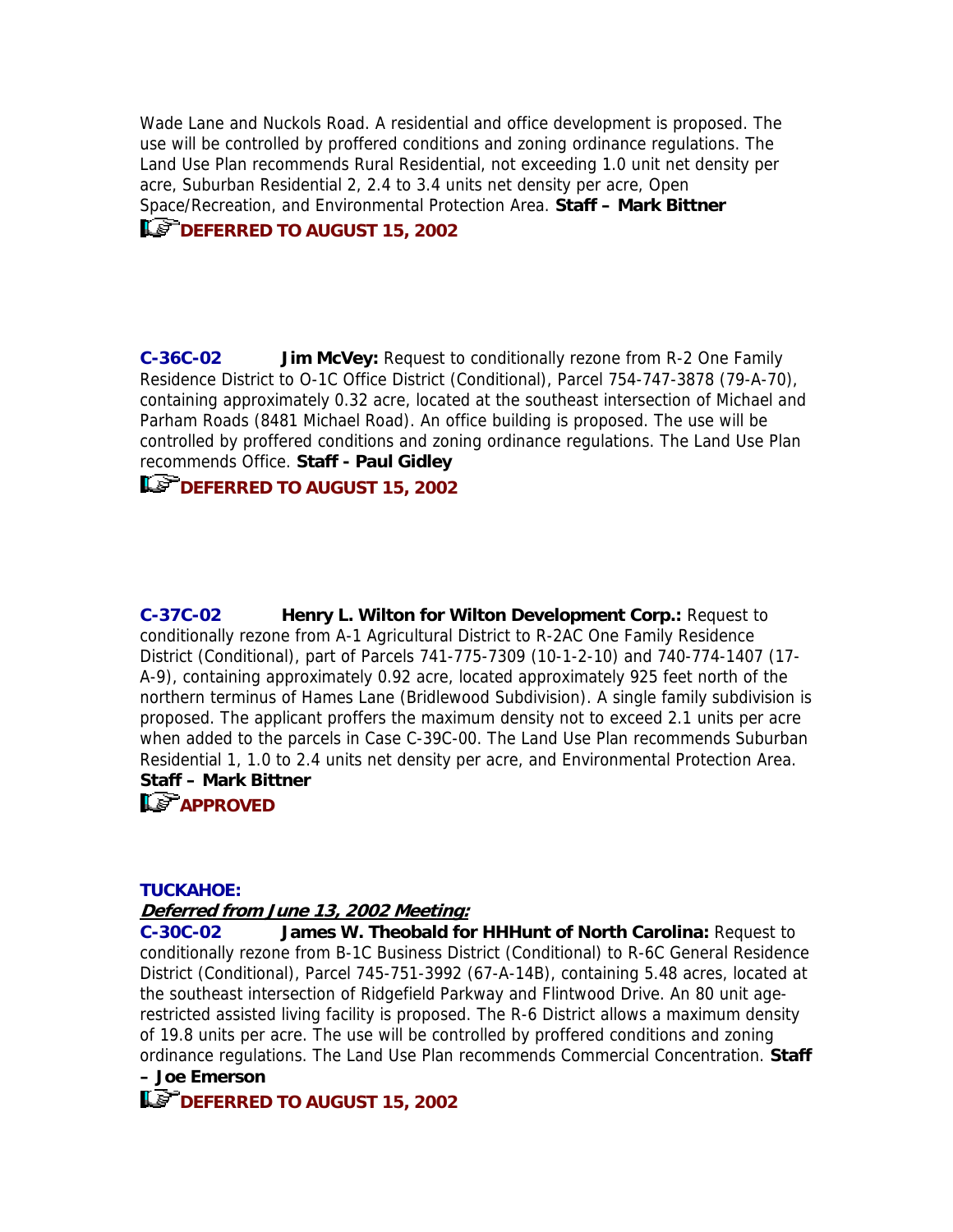### **VARINA:**

### **Deferred from June 13, 2002 Meeting:**

**P-7-02 Jared Ledet for VoiceStream Wireless:** Request for a provisional use permit under Sections 24-95(a) and 24-122.1 of Chapter 24 of the County Code in order to construct and operate a telecommunications tower extendable to 199 feet and related equipment and also to install a temporary tower for 90 days, on part of Parcel 798-696- 8886 (213-A-2), containing 10,000 square feet, located on the east side of Osborne Turnpike approximately 1,700 feet north of Sholey Road (7000 Osborne Turnpike). The existing zoning is A-1 Agricultural District. The Land Use Plan recommends Office. **Staff – Tom Coleman**

# **DEFERRED TO AUGUST 15, 2002**

## **Deferred from June 13, 2002 Meeting:**

**C-28C-02 Laraine Isaac for William D. Godsey:** Request to conditionally rezone from M-1 Light Industrial District to M-2C General Industrial District (Conditional) and C-1 Conservation District, part of Parcel 817-721-5981 (154-A-30C), containing 60.696 acres, located on the north line of Oakley's Lane approximately 94 feet east of Oakley's Place and 217 feet west of S. Holly Avenue. The use will be controlled by proffered conditions and zoning ordinance regulations. An industrial park including a contractor's equipment storage yard is proposed. The Land Use Plan recommends Planned Industry and Environmental Protection Area. The site is also in the Airport Safety Overlay District. **Staff – Tom Coleman**

# **LET DEFERRED TO AUGUST 15, 2002**

**C-31C-02 John W. Montgomery, Jr. for MTM Seven Pines, LLC:** Request to amend proffered conditions accepted with Rezoning Case C-45C-00, on Parcel 833- 716-9203 (165-A-12B; 5701 Whiteside Road), containing 48 acres, located on the north line of Old Williamsburg Road at its intersection with Whiteside Road. The amendment would change the time limit for inventory to remain on the premises from 60 days to 150 days. The existing zoning is M-1C Light Industry District (Conditional). The Land Use Plan recommends Planned Industry. The site is also in the Airport Safety Overlay District. **Staff – Seth Humphreys**

**DEFERRED TO JULY 24, 2002**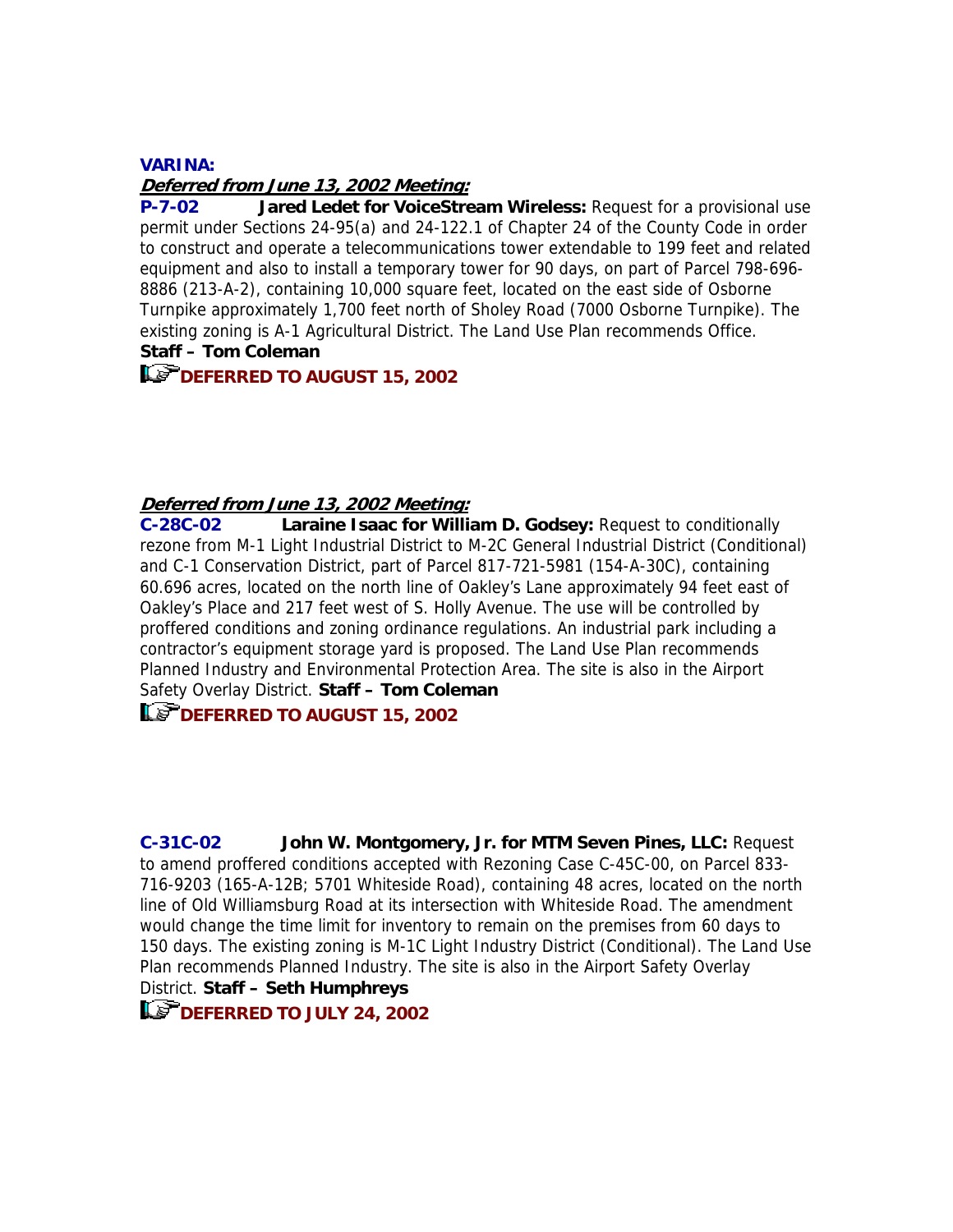**C-39C-02 Laraine Isaac for Pinecreek, LLC:** Request to conditionally rezone from M-1C Light Industrial District (Conditional) to R-3C One Family Residence District (Conditional), Parcels 832-715-6872 (164-A-51), 833-716-0432 (165-A-12E), and part of Parcel 832-717-6312 (165-A-12A), containing approximately 20.82 acres, located on the north line of Old Williamsburg Road approximately 200 feet west of its intersection with Whiteside Court. A single family residential subdivision is proposed. The R-3 District allows a minimum lot size of 11,000 square feet. The Land Use Plan recommends Planned Industry. The site is also in the Airport Safety Overlay District. **Staff – Tom Coleman**

**LE-APPROVED** 

# **BROOKLAND:**

**C-41C-02 James W. Theobald for Cugini, LLC:** Request to conditionally rezone from O-2C Office District (Conditional) to B-2C Business District (Conditional), Parcel 771-752-0193 (71-A-11), containing 3.181 acres, located at the southwest intersection of Staples Mill (U. S. Route 33) and Hermitage Roads. A retail center, including sit down restaurant, is proposed. The use will be controlled by proffered conditions and zoning ordinance regulations. The Land Use Plan recommends Office. **Staff – Lee Householder**

**LS** APPROVED

**C-42C-02 Malachi M. Mills for Marchetti Property I, LLC:** Request to conditionally rezone from R-2 One Family Residence District to O-2C Office District (Conditional), Parcel 765-764-5100 (40-A-23; 10120 Staples Mill Road), containing 0.672 acre, located on the west side of Staples Mill Road (U. S. Route 33) approximately 300 feet north of Warren Road. An office development is proposed. The use will be controlled by proffered conditions and zoning ordinance regulations. The Land Use Plan recommends Suburban Residential 1, 1.0 to 2.4, units net density per acre. **Staff – Paul Gidley**

**DEFERRED TO AUGUST 15, 2002** 

## **FAIRFIELD:**

**Deferred from June 13, 2002 Meeting:**

**C-33C-02 Henry L. Wilton for WILHOOK, LLC:** Request to rezone from B-3C Business District (Conditional) to R-3C One Family Residence District (Conditional) and B-3C Business District (Conditional), Parcel 804-736-0481 (119-1-A-1D), containing 10.415 acres (approximately 6.7 acres in R-3C; approximately 3.7 acres in B-3C), located at the northeast intersection of Mechanicsville Turnpike and Neale Street (Maplewood Farm). Commercial and single family residential developments are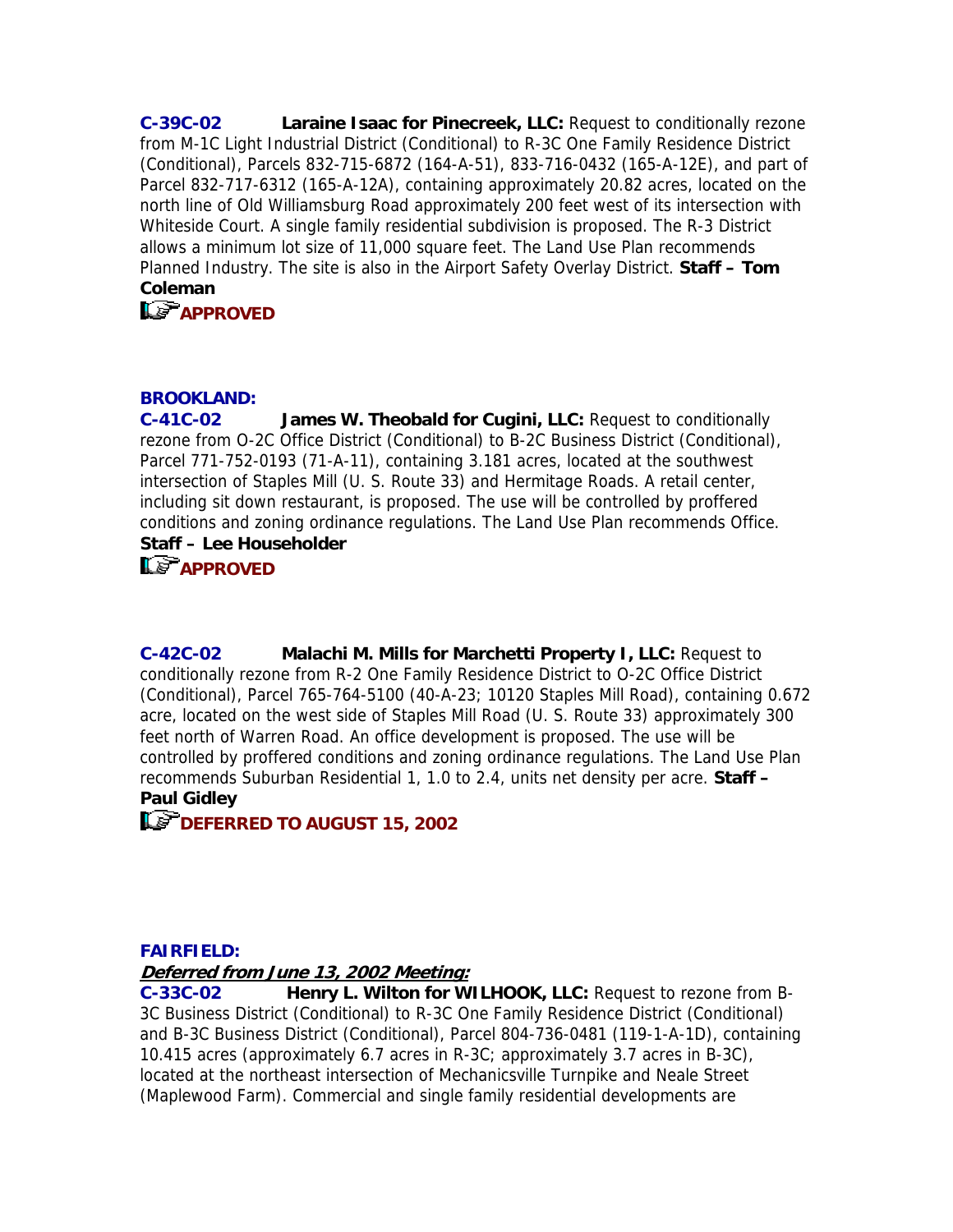proposed. The uses will be controlled by proffered conditions and zoning ordinance regulations. The R-3 District allows a minimum lot size of 11,000 square feet. The Land Use Plan recommends Commercial Concentration. The site is also in the Airport Safety Overlay District. **Staff – Lee Householder**

**DEFERRED TO JANUARY 9, 2003** 

**C-43C-02 Andrew M. Condlin for Richmond International Raceway:** Request to conditionally rezone from A-1 Agricultural District, C-1 Conservation District and M-1 Light Industrial District to O-2C Office District (Conditional), C-1 Conservation District, and M-1 Light Industrial District, part of Parcel 796-747-9944 (86-A-2; 5900 Richmond-Henrico Turnpike), containing approximately 57.084 acres, located along Upham Brook on the west line of the CSX Railway and the Richmond-Henrico Turnpike approximately 900 feet south of the Hanover-Henrico County Line and approximately 1,700 feet northeast of the Turnpike's intersection with Azalea Avenue. Addition of property to the existing Richmond International Raceway facility for various uses including parking is proposed. The O-2C uses will be controlled by proffered conditions and zoning ordinance regulations. The M-1 uses will be controlled by zoning ordinance regulations. The Land Use Plan recommends Planned Industry and Environmental Protection Area. **Staff – Mark Bittner**

# **LET DEFERRED TO AUGUST 15, 2002**

**P-12-02 Andrew M. Condlin for Richmond International Raceway:** Request for a provisional use permit under Sections 24-62.2(k) and 24-122.1 of Chapter 24 of the County Code in order to allow for additional acreage to be added to the Richmond International Raceway facility and to update the existing provisional use permit, on Parcels 797-748-0583 (86-A-1), 796-747-9944 (86-A-2; 5900 Richmond-Henrico Turnpike), 799-745-7579 (86-A-4), 795-743-1283 (96-A-29A), 796-745-8505 (96-A-29B), 794-743-0840 (96-A-30A), 796-740-2482 (96-A-42A) and 798-740-1078 (107-A-1A) containing approximately 783.03 acres. The additional acreage is located along Upham Brook on the west line of the CSX Railway and the Richmond-Henrico Turnpike approximately 900 feet south of the Hanover-Henrico County Line and approximately 1,700 feet northeast of the Turnpike's intersection with Azalea Avenue. The existing zoning is B-3, B-2, B-1, R-6, R-3, M-2, M-1, M-1C, A-1 and C-1. The Land Use Plan recommends Commercial Concentration, Office, Office/Service, Light Industry, Planned Industry and Environmental Protection Area. **Staff – Mark Bittner**

**IDEFERRED TO AUGUST 15, 2002**